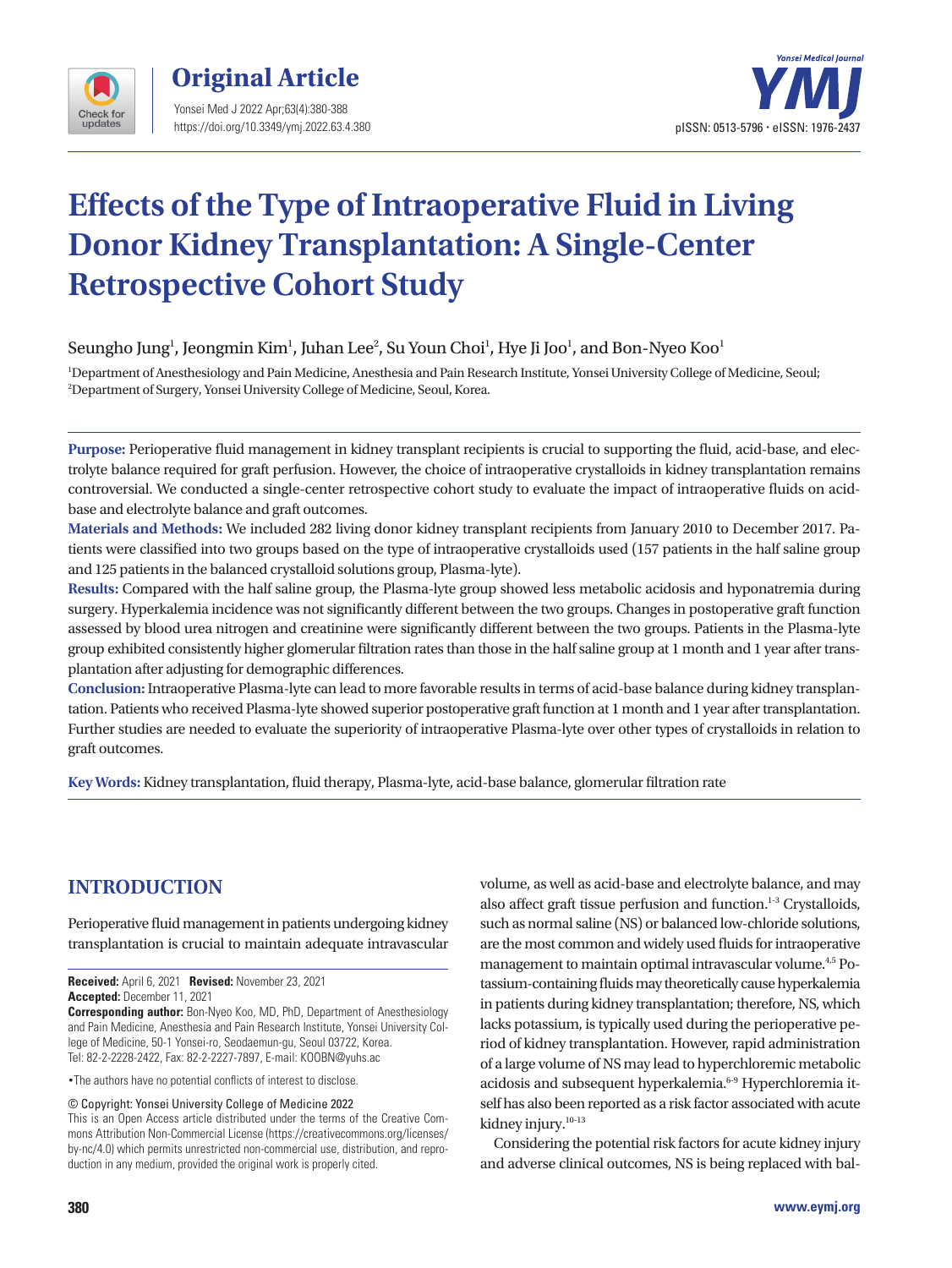anced crystalloid solutions as both resuscitation and maintenance crystalloids in critical care and perioperative fluid management.14-16 Half saline has been used as an intraoperative fluid during kidney transplantation instead of NS to prevent sodium retention and hyperchloremic metabolic acidosis in our hospital. Half saline may theoretically reduce the risk of hyperchloremic metabolic acidosis but may cause dilutional hyponatremia. Plasma-lyte, one of several balanced crystalloids, is an isotonic, buffered solution with an electrolyte composition similar to that of human plasma.14 Plasma-lyte has a pH of 7.4 and has a lower chloride concentration than NS. In our hospital, there was a change in the intraoperative fluid from 0.45% half saline to Plasma-lyte.

Previous studies have compared clinical effects between NS and balanced crystalloids in kidney transplantation.<sup>4,9,17-19</sup> Balanced crystalloids showed a better metabolic profile. The effect of the type of intraoperative fluid type on postoperative graft function, however, remains uncertain. Meanwhile, tight control of intraoperative metabolic acidosis was reported to improve early kidney graft function.<sup>20</sup> This study aimed to compare the effects of half saline and Plasma-lyte on acid-base and electrolyte balance and postoperative kidney graft function after living donor kidney transplantation.

## **MATERIALS AND METHODS**

#### **Ethical considerations**

This study was approved by the Institutional Review Board (IRB) of Severance Hospital (IRB No. 4-2020-0850). The requirement for informed consent was waived by the IRB due to the retrospective nature of this study.

## **Study design and patients**

This was a single-center, retrospective cohort study. Data were obtained from electronic medical records. Patients who underwent living donor kidney transplantation between January 2010 and December 2017 were enrolled, while those who underwent multi-organ transplantation were excluded. Patients were classified into two groups based on intraoperative fluid (half saline vs. Plasma-lyte).

Demographics, perioperative fluid intake, and acid-base and electrolyte balance were compared between the two groups. Acid-base and electrolyte balance during surgery were recorded after induction of anesthesia (T0), reperfusion (T1), and during the immediate postoperative period (T2). Postoperative electrolyte concentrations were recorded on postoperative days (PODs) 1, 2, and 7. Daily urine volume and fluid balance were recorded until POD 2. Postoperative kidney graft function on PODs 1, 2, and 7 was assessed using serum blood urea nitrogen (BUN), creatinine, and estimated glomerular filtration rate (eGFR). eGFR was calculated using the Chronic Kidney Disease Epidemiology Collaboration equation.21 The eGFR values were calculated until 1-year post-transplantation to monitor graft outcomes. Delayed graft function was defined as the need for dialysis during the first week after transplantation. Renal biopsies were performed in cases of acute allograft dysfunction (>30% increase in serum creatinine levels, compared with the baseline value or proteinuria of >500 mg/day). Allograft biopsy samples were processed using light, immunofluorescent, and electron microscopy. All biopsy-proven acute rejections within the first 3 months post-transplantation were taken into account in the statistical analyses.

## **Intraoperative care**

Intraoperative anesthetic management was performed according to the standard protocols of the center. General anesthesia was induced with 1.5–2.5 mg/kg propofol and 0.6 mg/kg of rocuronium and was maintained with sevoflurane or desflurane (0.85–1.2 minimum alveolar concentration). Remifentanil was continuously infused at a rate of 0.1–0.3 μg/kg/min during surgery. The radial artery was catheterized for continuous blood pressure monitoring and arterial blood gas analysis. Either 0.45% half saline or Plasma-lyte was used as an intraoperative maintenance fluid. The half saline solution included sodium (77 mEq/L) and chloride (77 mEq/L). Plasma-lyte (Plasma solution A, CJ Pharmaceutical, Seoul, Republic of Korea) contained sodium  $(140 \text{ mEq/L})$ , potassium  $(5 \text{ mEq/L})$ , magnesium  $(3 \text{ mEq/L})$ , chloride (98 mEq/L), acetate (27 mEq/L), and gluconate (23 mEq/L). The intraoperative fluid choice was determined by our institute's protocol, which was changed from 0.45% half saline to Plasma-lyte after a discussion with surgeons and anesthesiologists. Fluid administration was guided by central venous pressure and adjusted by urine output after reperfusion of kidney graft.

## **Postoperative care**

Postoperative care was performed according to the standard protocols of our institute. Until discharge, 0.45% half saline and 0.9% NS with sodium bicarbonate (6 mEq/L) were used alternately during the postoperative period in both groups, depending on serum sodium levels. The immunosuppressive regimens used in our hospital are presented in the Supplementary Table 1 (only online).

## **Statistical analyses**

Continuous variables are presented as means±standard deviations or medians (interquartile ranges). Categorical variables are presented as frequencies and proportions. Intergroup comparisons were performed using an independent t-test or a Mann-Whitney U test for continuous variables and Fisher's exact test or a chi-square test for categorical variables. Linear mixed models were used adjusting the first measured values between the two groups to analyze changes in perioperative acid-base balance, electrolytes, and parameters associated with kidney graft function. The first values of each parameter were taken as co-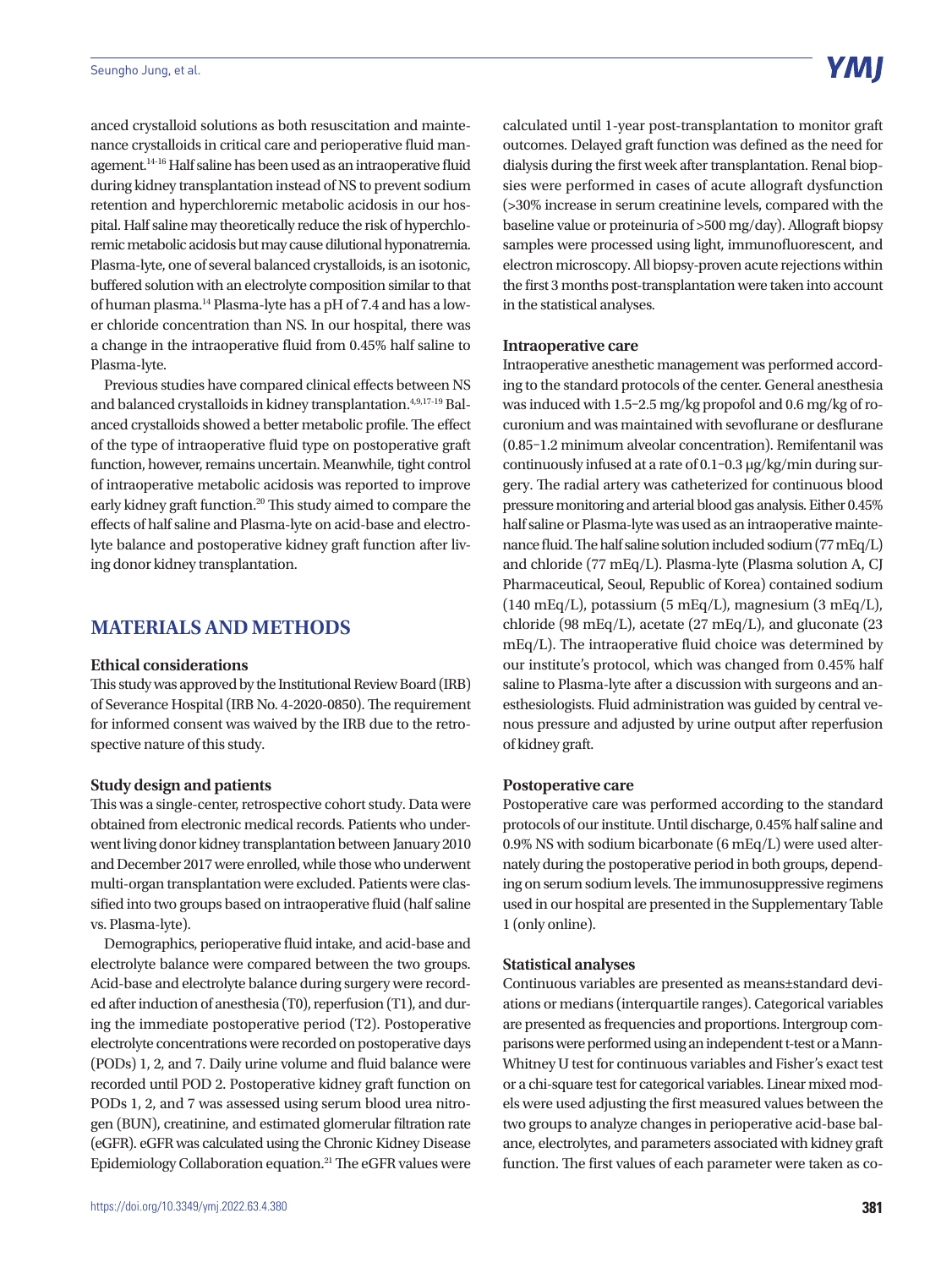# YMI

variates. If there were differences in baseline characteristics between the two groups, we adjusted the differences by including baseline variables as covariates in the model. Nonparametric longitudinal analyses using the nparLD package in R were conducted. Bonferroni correction was used for multiple comparisons. Univariable and multivariable linear regression analyses were conducted to evaluate factors associated with graft function at 1 month and 1 year after transplantation. Risk factors found to be associated with kidney graft function in univariable analysis or those considered to be clinically relevant factors were included in the multivariable analysis. All analyses were performed using Statistical Analysis System (SAS) statistical software (version 9.1.3. SAS Institute Inc., Cary, NC, USA) and R version 4.0.2 (R Foundation for Statistical Computing, Vienna, Austria). *P* values <0.05 were considered statistically significant.

# **RESULTS**

Of the 282 patients included in this study, 157 received half saline and 125 received Plasma-lyte during kidney transplantation. Significant demographic differences were observed between the groups, including recipient age, donor eGFR, ABO-incompatible donors, graft kidney weight to recipient body weight ratio, and amount of fluid administration during surgery (Table 1). There were no significant differences in delayed graft function and acute rejection between the groups.

## **Table 1.** Patient Characteristics

| <b>Characteristics</b>                  | <b>Half saline</b><br>$(n=157)$ | <b>Plasma-lyte</b><br>$(n=125)$ | p value |
|-----------------------------------------|---------------------------------|---------------------------------|---------|
| Age (yr)                                | 45 (33-51)                      | 47 (37-57)                      | 0.006   |
| $BMI$ (kg/m <sup>2</sup> )              | 22.1 (20.1-24.2)                | 22.3 (20.0-24.7)                | 0.919   |
| Male sex                                | 89 (56.7)                       | 67(53.6)                        | 0.604   |
| Hypertension                            | 126 (80.3)                      | 103 (82.4)                      | 0.647   |
| Diabetes mellitus                       | 35(22.3)                        | 29 (23.2)                       | 0.857   |
| Preemptive kidney transplant            | 44 (28.0)                       | 47(37.6)                        | 0.088   |
| Re-transplantation                      | 5(3.2)                          | 10(8.0)                         | 0.074   |
| Donor age (yr)                          | 42 (29-49)                      | 43 (34-51)                      | 0.083   |
| Donor eGFR                              | 101 (90-111)                    | 107 (100-116)                   | < 0.001 |
| ABO incompatible donor                  | 13(8.3)                         | 30(24.0)                        | < 0.001 |
| Number of HLA mismatches                | $3(2-4)$                        | $3(2-4)$                        | 0.090   |
| Kidney weight (g)/<br>body weight (kg)  | $2.89(2.42 - 3.57)$             | $3.18(2.63 - 3.91)$             | 0.013   |
| Warm ischemic time (min)                | $35(30 - 40)$                   | 35 (29-40)                      | 0.805   |
| Intraoperative fluid input<br>(mL/kg/h) | $9.0(7.6 - 11.9)$               | $7.0(6.0-9.3)$                  | < 0.001 |
| Intraoperative furosemide<br>use (mg)   | $30(20 - 40)$                   | 20 (20 - 40)                    | 0.059   |
| Delayed graft function                  | 7(4.5)                          | 2(1.6)                          | 0.307   |
| Acute rejection                         | 14 (8.9)                        | 11(8.8)                         | >0.999  |

BMI, body mass index; HLA, human leukocyte antigen; eGFR, estimated glomerular filtration rate.

Values are expressed as medians (interquartile ranges) or n (%).

Perioperative acid-base balance showed significant differences between the two groups after adjusting the first measured values by the linear mixed model (Table 2). Preoperative total  $CO<sub>2</sub>$  levels were significantly higher in the half saline group ( $p=$ 0.003). However, total  $CO<sub>2</sub>$  levels during surgery were significantly higher in the Plasma-lyte group. The mean serum bicarbonate concentration (reference range, 21–28 mmol/L) was significantly higher in the Plasma-lyte group than in the half saline group, even under physiologic ranges during the reperfusion (19.29±2.46 mmol/L vs. 22.93±3.48 mmol/L, *p*<0.001) and immediate postoperative periods (18.68±2.53 mmol/L vs. 21.85± 2.84 mmol/L, *p*<0.001). Base excess in the extracellular fluid was also significantly higher in the Plasma-lyte group than in the half saline group during surgery. Sodium bicarbonate was administered in one patient in the half saline group and no patients in the Plasma-lyte group (data not shown).

Hyponatremia (sodium <130 mmol/L) occurred more frequently in the half saline group during the reperfusion period (*p*<0.001), immediate postoperative period (*p*<0.001) and POD 1 (*p*=0.032) (Table 3). Hyperchloremia (chloride >110 mmol/L) occurred more frequently in the half saline group on POD 2 and 7, although there were no significant differences between the groups (*p*=0.163 and 0.067, respectively). Hyperkalemia (potassium >5.5 mmol/L) at the reperfusion period occurred in five

|  | Table 2. Perioperative Acid-Base Balance |  |  |
|--|------------------------------------------|--|--|
|--|------------------------------------------|--|--|

|                                                                              | <b>Half saline</b><br>$(n=157)$ | <b>Plasma-lyte</b><br>$(n=125)$ | p value |
|------------------------------------------------------------------------------|---------------------------------|---------------------------------|---------|
| рH                                                                           |                                 |                                 |         |
| T <sub>0</sub>                                                               | 7.42±0.05                       | 7.43±0.06                       |         |
| T1                                                                           | $7.37 + 0.05$                   | $7.38 + 0.06$                   | 0.140   |
| T <sub>2</sub>                                                               | 7.38±0.05                       | 7.39±0.04                       | >0.999  |
| Bicarbonate (mmol/L)                                                         |                                 |                                 |         |
| T <sub>0</sub>                                                               | $20.22 + 2.66$                  | 23.60±3.61                      |         |
| T1                                                                           | 19.29±2.46                      | 22.93±3.48                      | < 0.001 |
| T <sub>2</sub>                                                               | 18.68±2.53                      | 21.85±2.84                      | < 0.001 |
| BE-ECF (mmol/L)                                                              |                                 |                                 |         |
| T <sub>0</sub>                                                               | $-4.45 \pm 3.30$                | $-0.71 + 4.44$                  |         |
| T1                                                                           | $-6.27 + 3.12$                  | $-2.24 + 4.16$                  | < 0.001 |
| T <sub>2</sub>                                                               | $-6.72 \pm 3.02$                | $-3.35 \pm 3.06$                | 0.017   |
| Lactate (mmol/L)                                                             |                                 |                                 |         |
| T <sub>0</sub>                                                               | $0.90 + 0.60$                   | $0.92 \pm 0.36$                 |         |
| T1                                                                           | $1.03 + 0.65$                   | $0.98 + 0.47$                   | 0.336   |
| T <sub>2</sub>                                                               | $1.14 \pm 0.79$                 | $1.14 \pm 0.64$                 | >0.999  |
| Total CO <sub>2</sub> (mmol/L)                                               |                                 |                                 |         |
| Preoperative period                                                          | 23.03±3.58                      | 21.07±3.07                      |         |
| T <sub>0</sub>                                                               | 21.17±2.64                      | 24.64±3.70                      | < 0.001 |
| T1                                                                           | 20.32±2.50                      | 24.02±3.27                      | < 0.001 |
| T <sub>2</sub>                                                               | 19.57±2.92                      | 22.72±3.16                      | < 0.001 |
| BE-ECE hase excess in extracellular fluid: TO after induction of anesthesia: |                                 |                                 |         |

BE-ECF, base excess in extracellular fluid; T0, after induction of anesthesia; T1, reperfusion period; T2, immediate postoperative period.

Values are expressed as means±standard deviations. The first measured values of each parameter were taken as fixed covariates in the linear mixed model. *p* values were adjusted using Bonferroni's method.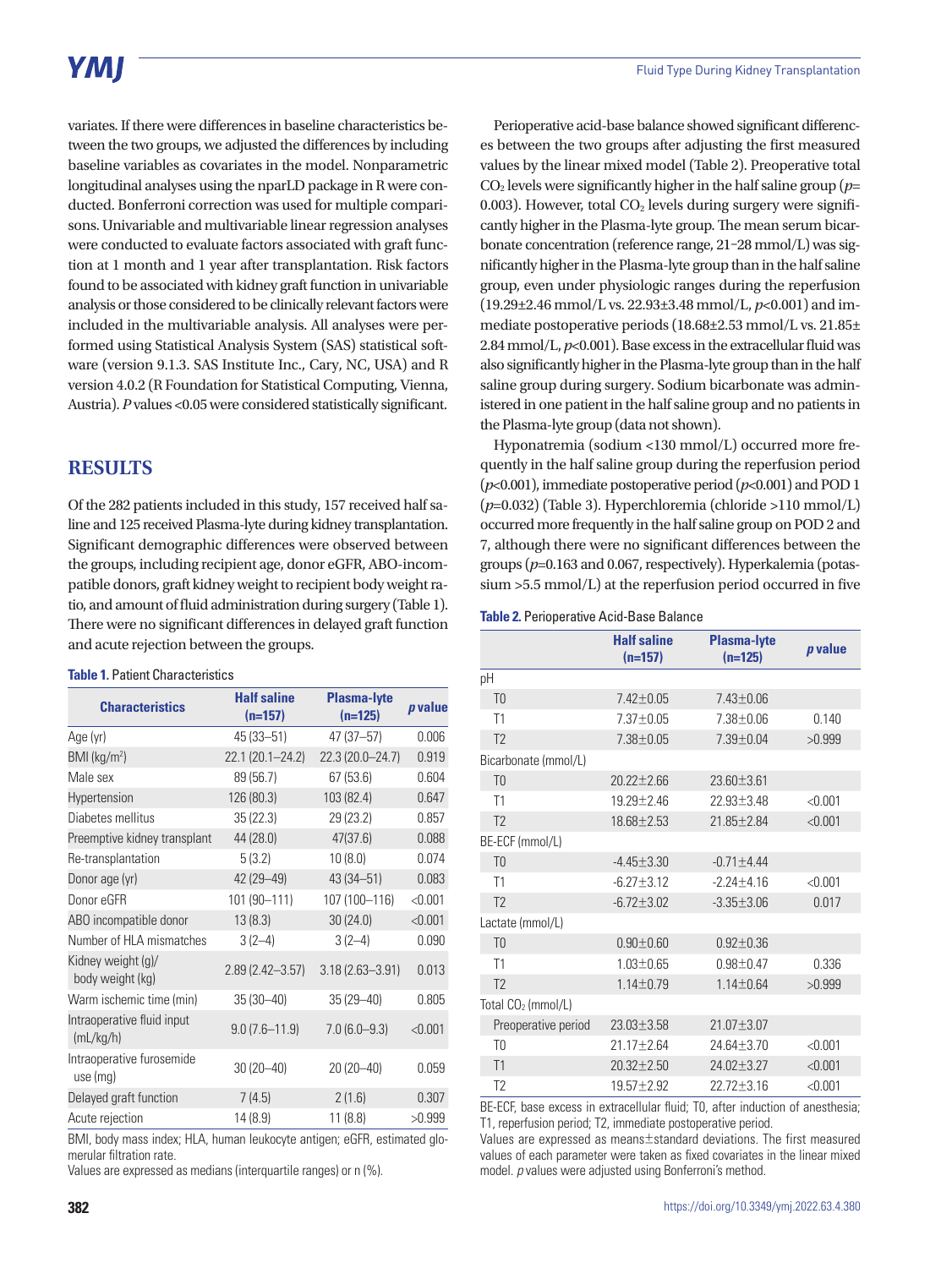|                              | <b>Half saline</b> | <b>Plasma-lyte</b> | p value |
|------------------------------|--------------------|--------------------|---------|
|                              | $(n=157)$          | $(n=125)$          |         |
| Hyponatremia (<130 mmol/L)   |                    |                    |         |
| Preoperative                 | 19 (12.1)          | 11(8.8)            | >0.999  |
| T <sub>0</sub>               | 34 (21.7)          | 32(25.6)           | >0.999  |
| T1                           | 68 (43.3)          | 19 (15.2)          | < 0.001 |
| T <sub>2</sub>               | 69 (44.2)          | 4(3.2)             | < 0.001 |
| POD <sub>1</sub>             | 9(5.7)             | 0(0)               | 0.032   |
| POD <sub>2</sub>             | 3(1.9)             | 0(0)               | >0.999  |
| POD <sub>7</sub>             | 2(1.3)             | 3(2.4)             | >0.999  |
| Hyperkalemia (>5.5 mmol/L)   |                    |                    |         |
| T <sub>0</sub>               | 5(3.2)             | 0(0)               | 0.410   |
| T1                           | 5(3.2)             | 1(0.8)             | >0.999  |
| T <sub>2</sub>               | 0(0.0)             | 1(0.8)             | >0.999  |
| POD <sub>1</sub>             | 2(1.3)             | 0(0.0)             | >0.999  |
| POD <sub>2</sub>             | 2(1.3)             | 2(1.6)             | >0.999  |
| POD <sub>7</sub>             | 2(1.3)             | 6(4.8)             | 0.867   |
| Hyperchloremia (>110 mmol/L) |                    |                    |         |
| T <sub>0</sub>               | 7(4.5)             | 5(4.0)             | >0.999  |
| T1                           | 3(1.9)             | 5(4.0)             | >0.999  |
| T <sub>2</sub>               | 0(0.0)             | 2(1.6)             | >0.999  |
| POD <sub>1</sub>             | 14 (8.9)           | 6(5.0)             | >0.999  |
| POD <sub>2</sub>             | 19 (12.1)          | 5(4.0)             | 0.163   |
| POD <sub>7</sub>             | 15(9.6)            | 2(1.6)             | 0.067   |

### **Table 3.** Incidence of Electrolyte Abnormality

POD, postoperative day; T0, after induction of anesthesia; T1, reperfusion period; T2, immediate postoperative period.

Values are expressed as n (%). *p* values were adjusted using Bonferroni's method.

patients in the half saline group and in one patient in the Plasma-lyte group, although the difference was not statistically significant (*p*>0.999).

Parameters associated with postoperative kidney graft function are shown in Table 4. We made a linear mixed model after adjusting for differences in baseline characteristics between the two groups to compare the parameters. Recipient age, donor eGFR, ABO-incompatible donors, graft kidney weight to recipient body weight ratio, amount of fluid administration during surgery, and the type of intraoperative fluid (half saline vs. Plasma-lyte) were included as fixed effects to evaluate the effect of fluid type on postoperative kidney graft function over time. BUN was lower at the immediate postoperative period (*p*<0.001), and creatinine was lower at the immediate postoperative period  $(p<0.001)$  and POD 1  $(p=0.024)$ . Urine volume was higher in the Plasma-lyte group at PODs 1 and 2 ( $p$ <0.001 for both). A significant difference was observed in BUN (*p*<0.001) and creatinine  $(p<0.001)$  change between groups over time (Fig. 1). As shown in Fig. 2, we found a significant difference between groups in eGFR change over time until 1-year after transplantation  $(p=0.006)$ .

eGFR at 1 month was higher in the Plasma-lyte group (72.77± 23.67 vs. 61.83±20.05, *p*<0.001). Graft function measured by eGFR at 1 month after transplantation was associated with sex, intraoperative Plasma-lyte use, recipient age, donor age, donor graft kidney weight to recipient body weight ratio, acute rejection, and donor eGFR in the univariable model. In the adjusted model, patients who received Plasma-lyte during the intraoperative period exhibited a 9.156 mL/min/1.73 m<sup>2</sup> higher eGFR at 1 month after transplantation (Table 5). eGFR at 6 months and 1 year was also higher in the Plasma-lyte group (74.04±19.27 vs. 63.92±18.64, *p*<0.001 and 71.83±19.65 vs. 66.20±19.80, *p*=0.018, respectively). Follow-up eGFR measured at 1-year post-transplantation was associated with sex, intraoperative Plasma-lyte use, donor age, donor graft kidney weight to recipient body weight ratio, acute rejection, and donor eGFR in the univariable model. Multivariable analysis revealed that intraoperative Plasma-lyte use was associated with a 4.452 mL/min/1.73 m<sup>2</sup> higher eGFR at 1 year after transplantation (Table 6). Male sex was not significantly associated with eGFR at 1 month and 1 year after transplantation in multivariable analysis (*p*=0.093 and *p*=0.842, respectively).

## **DISCUSSION**

In this retrospective study, we demonstrated that Plasma-lyte administration during surgery reduces the occurrence of metabolic acidosis during the intraoperative and early postoperative periods, compared with the administration of 0.45% half saline. Postoperative kidney graft function measured using eGFR showed favorable results in the Plasma-lyte group.

Various factors may affect acid-base and electrolyte balance in patients undergoing kidney transplantation, such as the type of intravascular solution used during surgery.8,9,19,22,23 Crystalloid fluids comprise different components based on their composition of electrolytes and the presence of buffers. Comparisons of clinical outcomes associated with different types of intravenous crystalloids used in kidney transplantation have been reported,4,8,9,17,19,24-26 with each fluid demonstrating its own pros and cons. Recently, a balanced crystalloid solution has shown a better metabolic profile and is preferred in kidney transplantation.<sup>27</sup>

Metabolic acidosis after using a large volume of NS is a risk factor for subsequent hyperkalemia that is mediated by an extracellular shift of potassium ions.19 Solutions with lower chloride content, such as balanced crystalloids, have been administered to minimize the risk of hyperchloremic metabolic acidosis.4,28 Compared with NS, Hartman's solution contains potassium (4 mEq/L) and has a lower chloride concentration (109 mEq/L). O'Malley reported that the use of Hartman's solution reduced hyperkalemia and acidosis during kidney transplantation when compared with the use of NS.29

Unlike Hartman's solution, half saline does not contain potassium ions. Based on the same reasons outlined for NS, the lack of potassium ions may reduce the risk of hyperkalemia. Patients with end-stage renal disease may also have co-morbid salt-sensitive hypertension and coronary artery disease.<sup>30</sup> These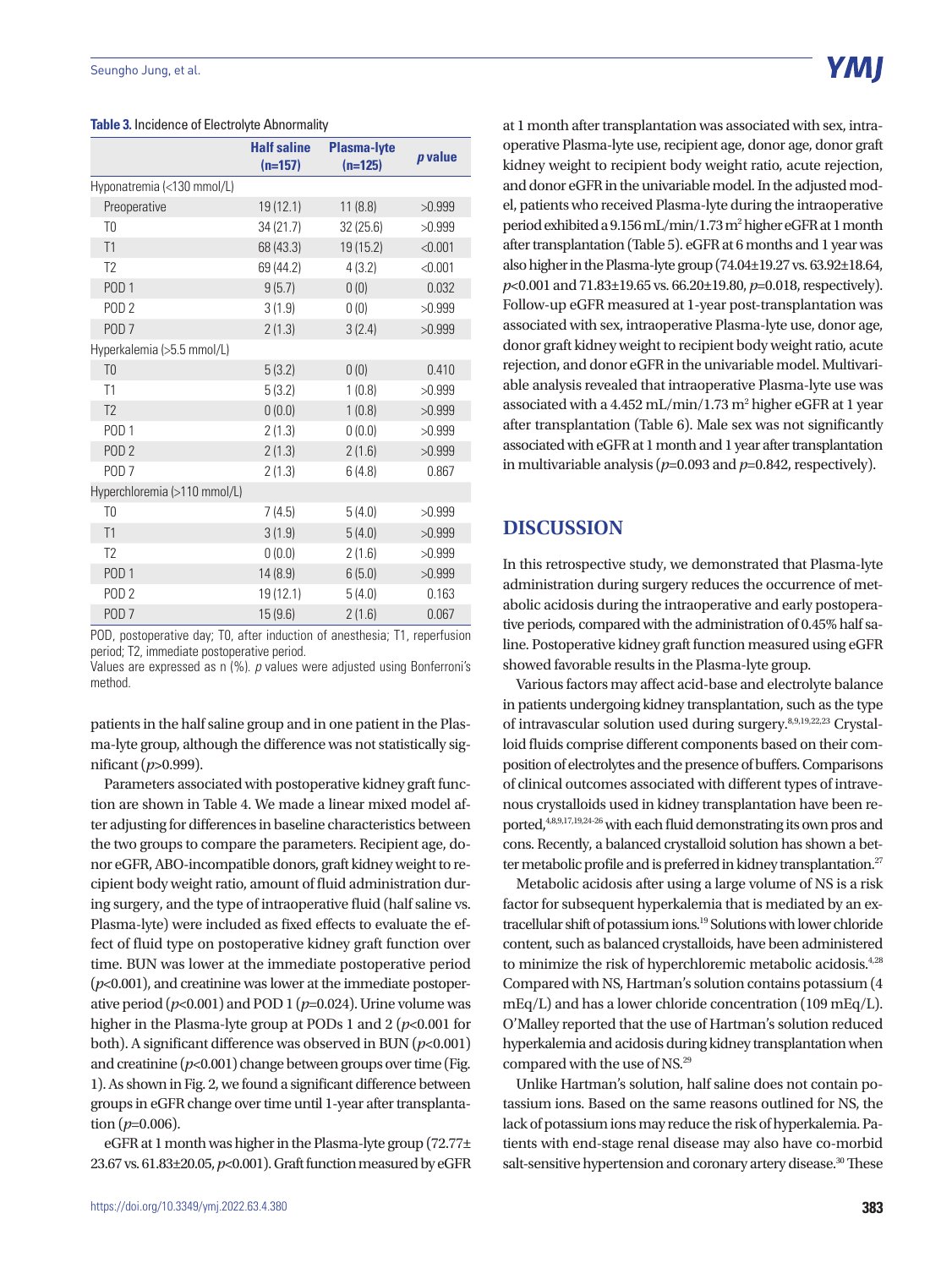### **Table 4.** Postoperative Kidney Graft Function Changes

|                                    | Half saline (n=157)    | Plasma-lyte (n=125) | $p$ value |
|------------------------------------|------------------------|---------------------|-----------|
| BUN (mg/dL)                        |                        |                     |           |
| Preoperative period                | 47.14±19.83            | 48.52±16.18         |           |
| Immediate postoperative period     | 49.86±16.78            | 40.98±13.34         | < 0.001   |
| POD <sub>1</sub>                   | 35.94±15.39            | 31.60±12.99         | 0.600     |
| POD <sub>2</sub>                   | 28.92±18.85            | 26.41±12.51         | >0.999    |
| POD <sub>7</sub>                   | 24.02±17.41            | 23.78±13.09         | >0.999    |
| Creatinine (mg/dL)                 |                        |                     |           |
| Preoperative period                | $8.14 \pm 3.78$        | $7.51 \pm 3.04$     |           |
| Immediate postoperative period     | $6.06 \pm 2.84$        | $4.61 \pm 2.25$     | < 0.001   |
| POD <sub>1</sub>                   | $3.64 \pm 1.93$        | $2.91 \pm 1.84$     | 0.024     |
| POD <sub>2</sub>                   | $1.82 \pm 1.24$        | $1.52 \pm 1.15$     | >0.999    |
| POD <sub>7</sub>                   | $1.48 \pm 1.09$        | $1.19 \pm 0.72$     | >0.999    |
| eGFR (mL/min/1.73 m <sup>2</sup> ) |                        |                     |           |
| Preoperative period                | $8.46 \pm 4.00$        | $8.40 \pm 3.69$     |           |
| Immediate postoperative period     | 12.50±7.88             | 15.23±7.94          | 0.029     |
| POD <sub>1</sub>                   | 24.28±15.38            | 31.31±18.75         | 0.008     |
| POD <sub>2</sub>                   | 52.40±24.56            | 58.75±23.72         | >0.999    |
| POD <sub>7</sub>                   | 65.10±25.41            | 69.28±21.75         | >0.999    |
| Urine volume (mL/day)              |                        |                     |           |
| Intraoperative period              | 540 (300-1000)         | 1045 (625-1655)     |           |
| Immediate postoperative period     | 7460 (5650-10110)      | 7900 (5250-10070)   | >0.999    |
| POD <sub>1</sub>                   | 6850 (5190-8740)       | 8185 (6500-10070)   | < 0.001   |
| POD <sub>2</sub>                   | 5750 (4430-7260)       | 6750 (5565-8330)    | < 0.001   |
| Fluid balance (mL)                 |                        |                     |           |
| Immediate postoperative period     | 2685 (1920-3310)       | 1995 (1110-2610)    |           |
| POD <sub>1</sub>                   | $-25(-405-300)$        | $-150(-510-180)$    | 0.729     |
| POD <sub>2</sub>                   | $-75$ ( $-488 - 267$ ) | $-125(-690-270)$    | >0.999    |

BUN, blood urea nitrogen; POD, postoperative day; eGFR, estimated glomerular filtration rate.

Values are expressed as means±standard deviations or medians (interquartile ranges). The first measured values of each parameter were taken as fixed covariates in the linear mixed model. *p* values were adjusted using Bonferroni's method.



**Fig. 1.** Changes in BUN and creatinine during the perioperative period. Data shown as mean±standard deviation. *p* value from a linear mixed model to compare changes in BUN and creatinine over time between groups. BUN, blood urea nitrogen; POD, postoperative day; HS, half saline.

conditions may adversely affect left ventricular function.31 Consequently, administration of a large volume of a salt solution may cause sodium retention and volume overload, which can worsen cardiac and renal function in these patients.<sup>32-34</sup> The lower sodium concentration in half saline may reduce the risk of such events. The risk of hyperchloremic metabolic acidosis may also be reduced with the administration of half saline compared with NS administration. This rationale supported the use of half saline during preoperative and intraoperative periods in kidney transplant patients treated at our hospital. However, the administration of a large volume of hypotonic fluid, such as half saline, may cause dilutional hyponatremia due to its lower sodium concentration. Hyponatremia may contribute to serious brain injury, and efforts to correct hyponatremia may even cause osmotic demyelinating syndrome in patients.35 However, no experience of brain injury has been recorded over several de-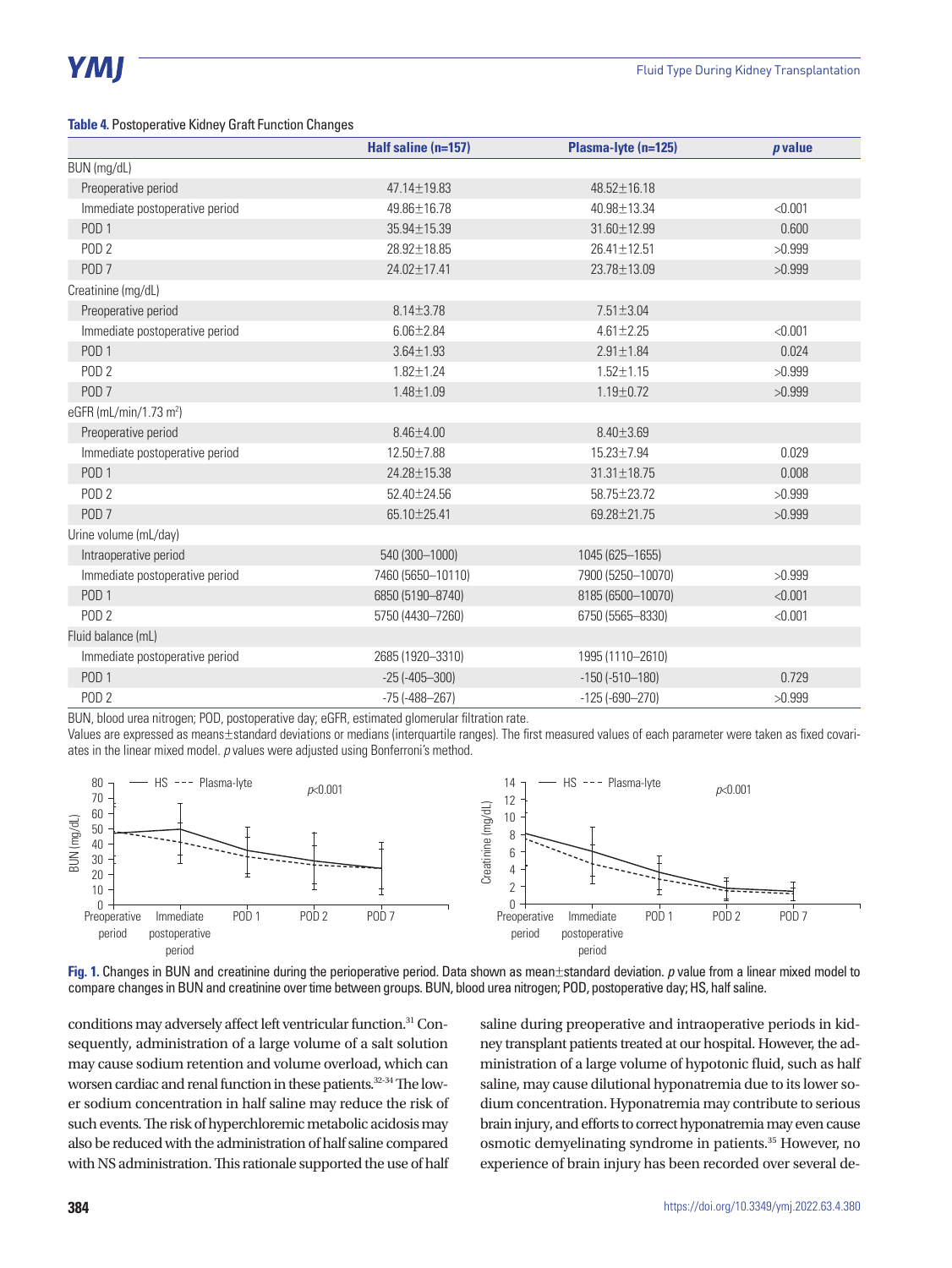

**Fig. 2.** Change in eGFR at 1 year after surgery. Data shown as mean±standard deviation. *p* value from a linear mixed model to compare changes in eGFR over time between groups. eGFR, estimated glomerular filtration rate; POD, postoperative day; HS, half saline.

| Table 5. Factors Associated with eGFR at 1 Month after Transplantation in Univariable and Multivariable Linear Regression |  |
|---------------------------------------------------------------------------------------------------------------------------|--|
|                                                                                                                           |  |

|                                    | Univariable model                |           | <b>Multivariable model</b>          |           |
|------------------------------------|----------------------------------|-----------|-------------------------------------|-----------|
|                                    | $\beta$ coefficient (95% CI)     | $p$ value | $\beta$ coefficient (95% CI)        | $p$ value |
| Male sex                           | $-6.283$ $(-11.514$ to $-1.053)$ | 0.019     | 4.389 (-0.735 to 9.514)             | 0.093     |
| Intraoperative Plasma-lyte use     | 10.941 (5.813 to 16.068)         | < 0.001   | 9.156 (4.276 to 14.036)             | < 0.001   |
| Recipient age (yr)                 | $-0.266$ $(-0.471$ to $-0.062)$  | 0.011     | $-0.330$ $(-0.503$ to $-0.157)$     | < 0.001   |
| Donor age (yr)                     | $-0.475$ $(-0.693$ to $-0.257)$  | < 0.001   | $-0.419(-0.677)$ to $-0.161$ )      | 0.002     |
| Preemptive kidney transplant       | $-1.504$ ( $-7.119$ to 4.110)    | 0.598     | $-1.913$ ( $-6.481$ to 2.655)       | 0.410     |
| ABO incompatible donor             | 6.002 (-1.270 to 13.273)         | 0.105     | 4.868 (-1.321 to 11.058)            | 0.123     |
| Number of HLA mismatches           | $-1.433$ ( $-3.204$ to 0.337)    | 0.112     | $-0.771$ ( $-2.249$ to 0.707)       | 0.305     |
| Kidney weight (g)/body weight (kg) | 8.680 (5.832 to 11.529)          | < 0.001   | 9.881 (6.879 to 12.883)             | < 0.001   |
| Acute rejection                    | -18.919 (-27.886 to -9.951)      | < 0.001   | $-15.255$ ( $-22.813$ to $-7.697$ ) | < 0.001   |
| Warm ischemic time (min)           | $-0.126$ ( $-0.396$ to $0.145$ ) | 0.361     | $-0.131$ ( $-0.350$ to $0.088$ )    | 0.241     |
| Donor eGFR                         | 0.555 (0.376 to 0.734)           | < 0.001   | 0.322 (0.106 to 0.539)              | 0.004     |
| Intraoperative vasopressor use     | $-1.580$ ( $-7.403$ to 4.243)    | 0.594     | 0.086 (-4.728 to 4.900)             | 0.972     |

CI, confidence interval; HLA, human leukocyte antigen; eGFR, estimated glomerular filtration rate.

|  | <b>Table 6.</b> Factors Associated with eGFR at 1 Year after Transplantation in Univariable and Multivariable Linear Regression |  |
|--|---------------------------------------------------------------------------------------------------------------------------------|--|
|--|---------------------------------------------------------------------------------------------------------------------------------|--|

|                                    | Univariable model                 |           | <b>Multivariable model</b>          |                |
|------------------------------------|-----------------------------------|-----------|-------------------------------------|----------------|
|                                    | $\beta$ coefficient (95% CI)      | $p$ value | $\beta$ coefficient (95% CI)        | <i>p</i> value |
| Male sex                           | -5.913 (-10.584 to -1.241)        | 0.013     | $-0.462$ ( $-5.008$ to 4.084)       | 0.842          |
| Intraoperative Plasma-lyte use     | 5.634 (0.954 to 10.314)           | 0.018     | 4.452 (0.150 to 8.754)              | 0.043          |
| Recipient age (yr)                 | $0.002$ (-0.185 to 0.190)         | 0.981     | $-0.049$ ( $-0.204$ to 0.107)       | 0.538          |
| Donor age (yr)                     | $-0.733$ ( $-0.915$ to $-0.551$ ) | < 0.001   | $-0.498$ $(-0.726$ to $-0.270$ )    | < 0.001        |
| Preemptive kidney transplant       | -2.028 (-7.033 to 2.977)          | 0.426     | $-0.759$ ( $-4.791$ to 3.272)       | 0.711          |
| ABO incompatible donor             | 2.886 (-3.611 to 9.383)           | 0.383     | 2.356 (-3.092 to 7.805)             | 0.395          |
| Number of HLA mismatches           | $-1.433$ ( $-3.019$ to 0.153)     | 0.076     | $-0.889$ ( $-2.209$ to $0.432$ )    | 0.186          |
| Kidney weight (g)/body weight (kg) | 4.277 (1.654 to 6.900)            | 0.001     | 5.134 (2.481 to 7.787)              | < 0.001        |
| Acute rejection                    | -17.440 (-25.402 to -9.479)       | < 0.001   | $-16.458$ ( $-23.111$ to $-9.806$ ) | < 0.001        |
| Warm ischemic time (min)           | $-0.063$ ( $-0.304$ to $0.177$ )  | 0.603     | $-0.048$ ( $-0.242$ to $0.145$ )    | 0.623          |
| Donor eGFR                         | 0.654 (0.502 to 0.805)            | < 0.001   | 0.356 (0.165 to 0.547)              | < 0.001        |
| Intraoperative vasopressor use     | 2.512 (-2.674 to 7.698)           | 0.341     | 3.187 (-1.062 to 7.435)             | 0.141          |

CI, confidence interval; HLA, human leukocyte antigen; eGFR, estimated glomerular filtration rate.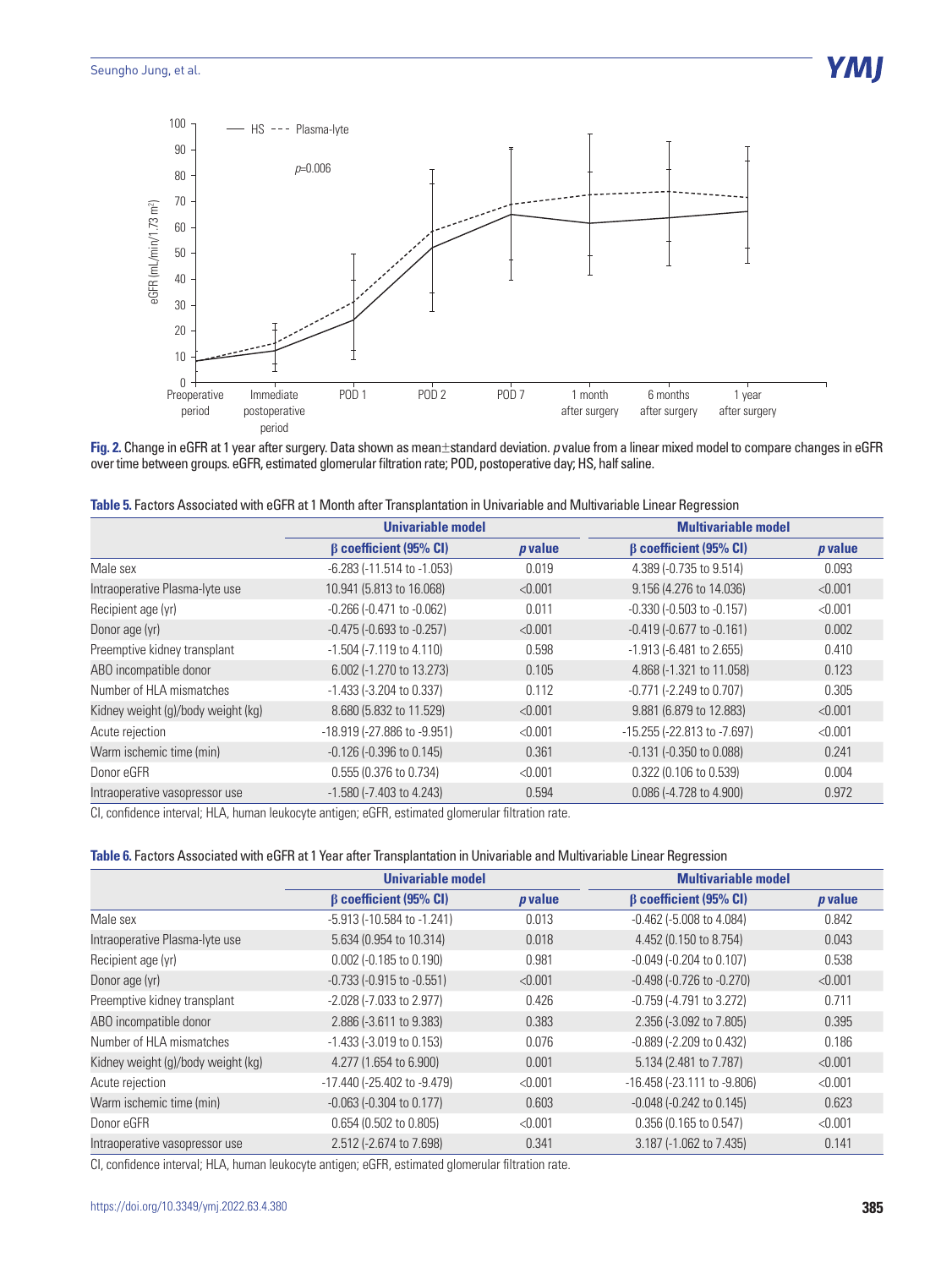cades in our institute.

Several studies have reported that the use of Plasma-lyte in kidney transplantation is associated with a lower prevalence of hyperchloremic metabolic acidosis<sup>8,17,19,25</sup> and hyperkalemia events than NS.<sup>9</sup> In our study, no significant differences were observed in the incidence of hyperkalemia events between both groups during surgery. This is consistent with previous reports that have compared the use of NS-based crystalloids and balanced crystalloids containing potassium during kidney transplantation.18,29 Metabolic acidosis was more severe in the half saline group than in the Plasma-lyte group. The buffer components in the Plasma-lyte solution may have contributed to a more favorable acid-base balance.

Early diuresis is a good marker of successful transplantation because it reflects the recovery status of kidney graft function. In this study, administration of Plasma-lyte in the intraoperative period was associated with more urine output on PODs 1 and 2 (*p*<0.001, both). Similarly, serum creatinine reduction over time was more rapid in the Plasma-lyte group than in the half saline group  $(p<0.001)$ . Plasma-lyte use was also associated with better postoperative kidney graft function as measured by eGFR in a multivariable linear analysis at both 1 month and 1 year after transplantation (*p*<0.001 and *p*=0.043, respectively). The influence of the type of crystalloid solution used only during the intraoperative period on long-term kidney graft recovery may be limited, as reported previously.8,19 Kidney graft function may be affected by several factors in addition to intraoperative fluid type.36 As metabolic acidosis may negatively affect kidney function, intraoperative fluid management employing improved acid-base balance may be associated with postoperative kidney graft function.37,38 As mentioned above, we administered half saline to prevent hyperchloremic metabolic acidosis. However, acidosis may occur without hyperchloremia. According to the Stewart method to analyze acid-base balance, the strong ion difference (SID) of half saline is zero, which is exactly the same as NS.39 At physiologic pH, the SID is positive. Therefore, continuous administration of half saline can reduce SID and result in metabolic acidosis. In contrast, the SID of Plasma-lyte in vivo is 50, which can increase the SID of the patients and increase the tendency to develop alkalosis.

To maintain adequate intravascular volume, a larger volume of half saline is needed than that of Plasma-lyte due to the lower tonicity of half saline. This may lead to more distribution of free water to the interstitial space in the half saline group. Renal interstitial edema might impair renal function because the kidney is an encapsulated organ and could be affected by fluid congestion and elevated tubular pressure.40,41 Identifying a direct association between the type of intraoperative fluid used and graft outcomes at 1-year post-transplantation is challenging. Furthermore, the choice of intraoperative fluid used may affect the early recovery of kidney grafts, and better early graft function may be associated with the long-term outcomes of kidney transplantations.

Our study has a few key limitations. First, as a single-center investigation, the generalizability of this study is limited. In addition, we included only patients who underwent living donor kidney transplantation and excluded deceased donor kidney transplantation. However, this made it possible to maintain homogeneity in surgical technique, intraoperative anesthetic management, postoperative management including fluid therapy, immunosuppressive regimen, and follow-up protocol. Second, although we tried to reduce indication bias and adjusted baseline demographic differences between groups due to the retrospective design of the study, the design is still unlikely to be perfect. Third, it is uncertain that the impact of Plasma-lyte on postoperative graft function is due to its favorable intraoperative acid-base balance or chloride concentration. Further study comparing Plasma-lyte with another type of fluid that is more balanced than half saline and with lower chloride content than Plasma-lyte, such as half saline mixed with 50–75 mEq of sodium bicarbonate, could help determine the intraoperative fluid choice.

In conclusion, intraoperative Plasma-lyte use was associated with more favorable results in terms of acid-base balance during kidney transplantation. Compared to the administration of half saline, Plasma-lyte administration did not lead to an increase in the occurrence of hyperkalemia. Patients receiving Plasma-lyte showed superior postoperative graft function at 1 month and 1 year after transplantation. Further studies are needed to evaluate the superiority of intraoperative Plasma-lyte over other types of crystalloids with regards to graft outcomes.

## **AUTHOR CONTRIBUTIONS**

Conceptualization: Bon-Nyeo Koo. Data curation: Juhan Lee, Su Youn Choi, and Hye Ji Joo. Formal analysis: Seungho Jung and Su Youn Choi. Investigation: Hye Ji Joo. Methodology: Seungho Jung and Juhan Lee. Project administration: Jeongmin Kim and Bon-Nyeo Koo. Resources: Jeongmin Kim. Software: Su Youn Choi. Supervision: Bon-Nyeo Koo. Validation: Su Youn Choi. Visualization: Jeongmin Kim. Writing—original draft: Seungho Jung. Writing—review & editing: Jeongmin Kim, Juhan Lee, and Bon-Nyeo Koo. Approval of final manuscript: all authors.

## **ORCID iDs**

Seungho Jung https://orcid.org/0000-0001-6220-6766 Jeongmin Kim https://orcid.org/0000-0002-0468-8012 Juhan Lee https://orcid.org/0000-0003-4910-2596 Su Youn Choi https://orcid.org/0000-0002-2951-5361 Hye Ji Joo https://orcid.org/0000-0003-4194-5820 Bon-Nyeo Koo https://orcid.org/0000-0002-3189-1673

## **REFERENCES**

- 1. Schnuelle P, Johannes van der Woude F. Perioperative fluid management in renal transplantation: a narrative review of the literature. Transpl Int 2006;19:947-59.
- 2. Calixto Fernandes MH, Schricker T, Magder S, Hatzakorzian R.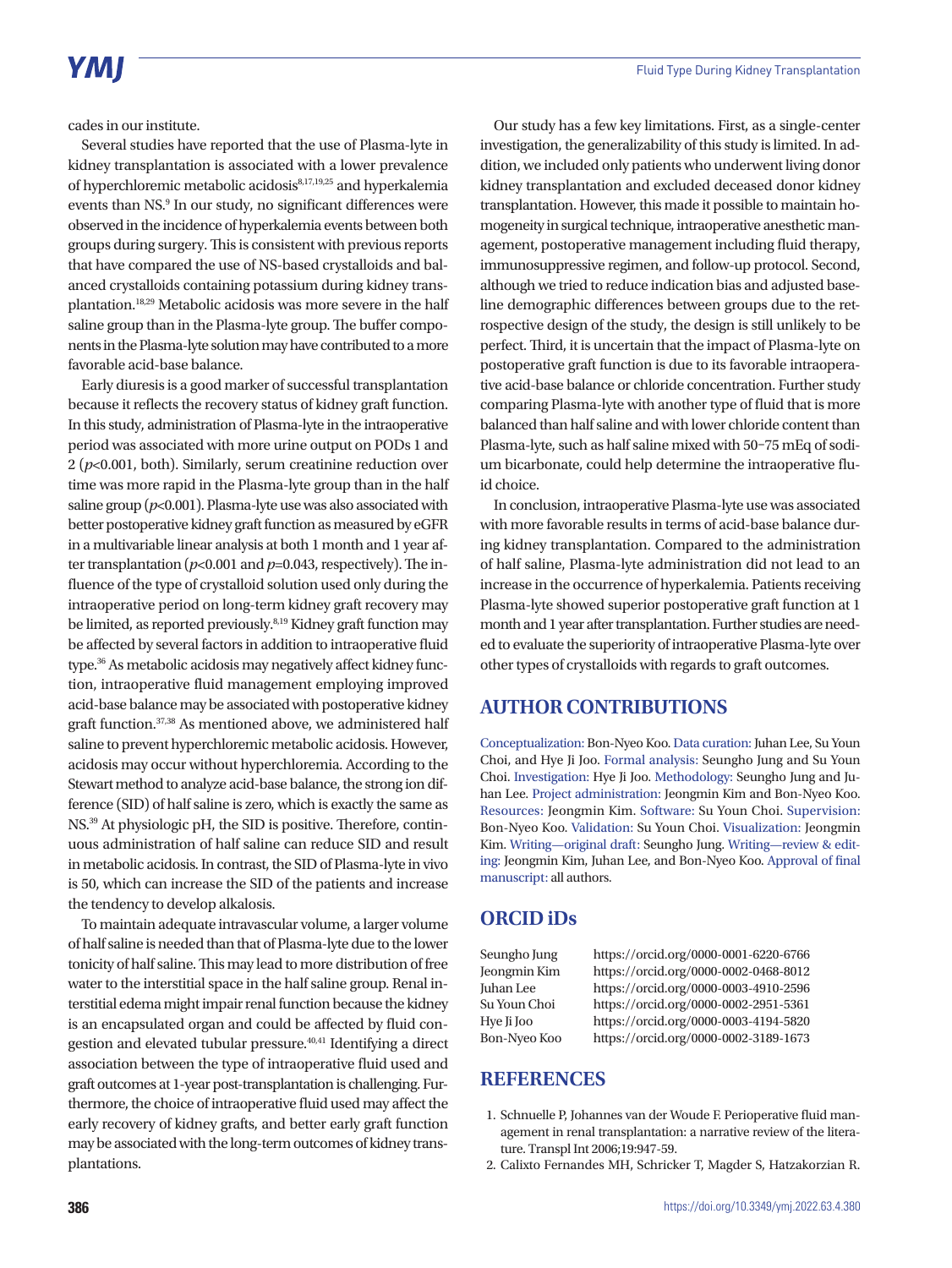Perioperative fluid management in kidney transplantation: a black box. Crit Care 2018;22:14.

- 3. Othman MM, Ismael AZ, Hammouda GE. The impact of timing of maximal crystalloid hydration on early graft function during kidney transplantation. Anesth Analg 2010;110:1440-6.
- 4. Wan S, Roberts MA, Mount P. Normal saline versus lower-chloride solutions for kidney transplantation. Cochrane Database Syst Rev 2016;2016:CD010741.
- 5. Collins MG, Fahim MA, Pascoe EM, Dansie KB, Hawley CM, Clayton PA, et al. Study protocol for better evidence for selecting transplant fluids (BEST-fluids): a pragmatic, registry-based, multi-center, double-blind, randomized controlled trial evaluating the effect of intravenous fluid therapy with Plasma-Lyte 148 versus 0.9% saline on delayed graft function in deceased donor kidney transplantation. Trials 2020;21:428.
- 6. Prough DS, Bidani A. Hyperchloremic metabolic acidosis is a predictable consequence of intraoperative infusion of 0.9% saline. Anesthesiology 1999;90:1247-9.
- 7. Scheingraber S, Rehm M, Sehmisch C, Finsterer U. Rapid saline infusion produces hyperchloremic acidosis in patients undergoing gynecologic surgery. Anesthesiology 1999;90:1265-70.
- 8. Hadimioglu N, Saadawy I, Saglam T, Ertug Z, Dinckan A. The effect of different crystalloid solutions on acid-base balance and early kidney function after kidney transplantation. Anesth Analg 2008;107:264-9.
- 9. Weinberg L, Harris L, Bellomo R, Ierino FL, Story D, Eastwood G, et al. Effects of intraoperative and early postoperative normal saline or Plasma-Lyte 148® on hyperkalaemia in deceased donor renal transplantation: a double-blind randomized trial. Br J Anaesth 2017;119:606-15.
- 10. Yunos NM, Bellomo R, Hegarty C, Story D, Ho L, Bailey M. Association between a chloride-liberal vs chloride-restrictive intravenous fluid administration strategy and kidney injury in critically ill adults. JAMA 2012;308:1566-72.
- 11. Nadeem A, Salahuddin N, El Hazmi A, Joseph M, Bohlega B, Sallam H, et al. Chloride-liberal fluids are associated with acute kidney injury after liver transplantation. Crit Care 2014;18:625.
- 12. Oh TK, Song IA, Kim SJ, Lim SY, Do SH, Hwang JW, et al. Hyperchloremia and postoperative acute kidney injury: a retrospective analysis of data from the surgical intensive care unit. Crit Care 2018; 22:277.
- 13. Lombardi G, Ferraro PM, Bargagli M, Naticchia A, D'Alonzo S, Gambaro G. Hyperchloremia and acute kidney injury: a retrospective observational cohort study on a general mixed medical-surgical not ICU-hospitalized population. Intern Emerg Med 2020;15: 273-80.
- 14. Weinberg L, Collins N, Van Mourik K, Tan C, Bellomo R. Plasma-Lyte 148: a clinical review. World J Crit Care Med 2016;5:235-50.
- 15. Semler MW, Kellum JA. Balanced crystalloid solutions. Am J Respir Crit Care Med 2019;199:952-60.
- 16. Hammond DA, Lam SW, Rech MA, Smith MN, Westrick J, Trivedi AP, et al. Balanced crystalloids versus saline in critically ill adults: a systematic review and meta-analysis. Ann Pharmacother 2020; 54:5-13.
- 17. Arslantas R, Dogu Z, Cevik BE. Normal saline versus balanced crystalloid solutions for kidney transplantation. Transplant Proc 2019;51:2262-4.
- 18. Potura E, Lindner G, Biesenbach P, Funk GC, Reiterer C, Kabon B, et al. An acetate-buffered balanced crystalloid versus 0.9% saline in patients with end-stage renal disease undergoing cadaveric renal transplantation: a prospective randomized controlled trial. Anesth Analg 2015;120:123-9.
- 19. Kim SY, Huh KH, Lee JR, Kim SH, Jeong SH, Choi YS. Comparison

of the effects of normal saline versus Plasmalyte on acid-base balance during living donor kidney transplantation using the Stewart and base excess methods. Transplant Proc 2013;45:2191-6.

- 20. Etezadi F, Pourfakhr P, Mojtahedzade M, Najafi A, Moharari RS, Yarandi KK, et al. Effects of tight versus non tight control of metabolic acidosis on early renal function after kidney transplantation. Daru 2012;20:36.
- 21. Levey AS, Coresh J, Greene T, Stevens LA, Zhang YL, Hendriksen S, et al. Using standardized serum creatinine values in the modification of diet in renal disease study equation for estimating glomerular filtration rate. Ann Intern Med 2006;145:247-54.
- 22. Kim YS, Moon JI, Kim DK, Kim SI, Park K. Ratio of donor kidney weight to recipient bodyweight as an index of graft function. Lancet 2001;357:1180-1.
- 23. Redfield RR, Scalea JR, Zens TJ, Muth B, Kaufman DB, Djamali A, et al. Predictors and outcomes of delayed graft function after living-donor kidney transplantation. Transpl Int 2016;29:81-7.
- 24. Ghorbani A, Feli M, Ehsanpour A, Shahbazian H, Hayati F, Roozbeh J. Half-saline versus combined normal saline and 1/3–2/3 intravenous fluid therapy in kidney transplantation. Int J Organ Transplant Med 2011;2:101-4.
- 25. Adwaney A, Randall DW, Blunden MJ, Prowle JR, Kirwan CJ. Perioperative Plasma-Lyte use reduces the incidence of renal replacement therapy and hyperkalaemia following renal transplantation when compared with 0.9% saline: a retrospective cohort study. Clin Kidney J 2017;10:838-44.
- 26. González-Castro A, Ortiz-Lasa M, Rodriguez-Borregan JC, Rodrigo Calabia E, Ruiz San Millan JC, Dierssen Soto T. Influence of proportion of normal saline administered in the perioperative period of renal transplantation on kalemia levels. Transplant Proc 2018;50:569-71.
- 27. Wagener G, Bezinover D, Wang C, Kroepfl E, Diaz G, Giordano C, et al. Fluid management during kidney transplantation: a consensus statement of the Committee on Transplant Anesthesia of the American Society of Anesthesiologists. Transplantation 2021;105: 1677-84.
- 28. Boer C, Bossers SM, Koning NJ. Choice of fluid type: physiological concepts and perioperative indications. Br J Anaesth 2018;120: 384-96.
- 29. O'Malley CMN, Frumento RJ, Hardy MA, Benvenisty AI, Brentjens TE, Mercer JS, et al. A randomized, double-blind comparison of lactated Ringer's solution and 0.9% NaCl during renal transplantation. Anesth Analg 2005;100:1518-24.
- 30. Buckalew VM Jr, Berg RL, Wang SR, Porush JG, Rauch S, Schulman G. Prevalence of hypertension in 1,795 subjects with chronic renal disease: the modification of diet in renal disease study baseline cohort. Modification of Diet in Renal Disease Study Group. Am J Kidney Dis 1996;28:811-21.
- 31. Parfrey PS, Harnett JD, Griffiths SM, Gault MH, Barré PE. Congestive heart failure in dialysis patients. Arch Intern Med 1988;148: 1519-25.
- 32. Yee J, Parasuraman R, Narins RG. Selective review of key perioperative renal-electrolyte disturbances in chronic renal failure patients. Chest 1999;115:149S-57.
- 33. Tuegel C, Bansal N. Heart failure in patients with kidney disease. Heart 2017;103:1848-53.
- 34. Khan S, Floris M, Pani A, Rosner MH. Sodium and volume disorders in advanced chronic kidney disease. Adv Chronic Kidney Dis 2016;23:240-6.
- 35. Giuliani C, Peri A. Effects of hyponatremia on the brain. J Clin Med 2014;3:1163-77.
- 36. Danovitch GM. Handbook of kidney transplantation. 6th ed. Philadelphia (PA): Lippincott Williams & Wilkins; 2017. p.218.